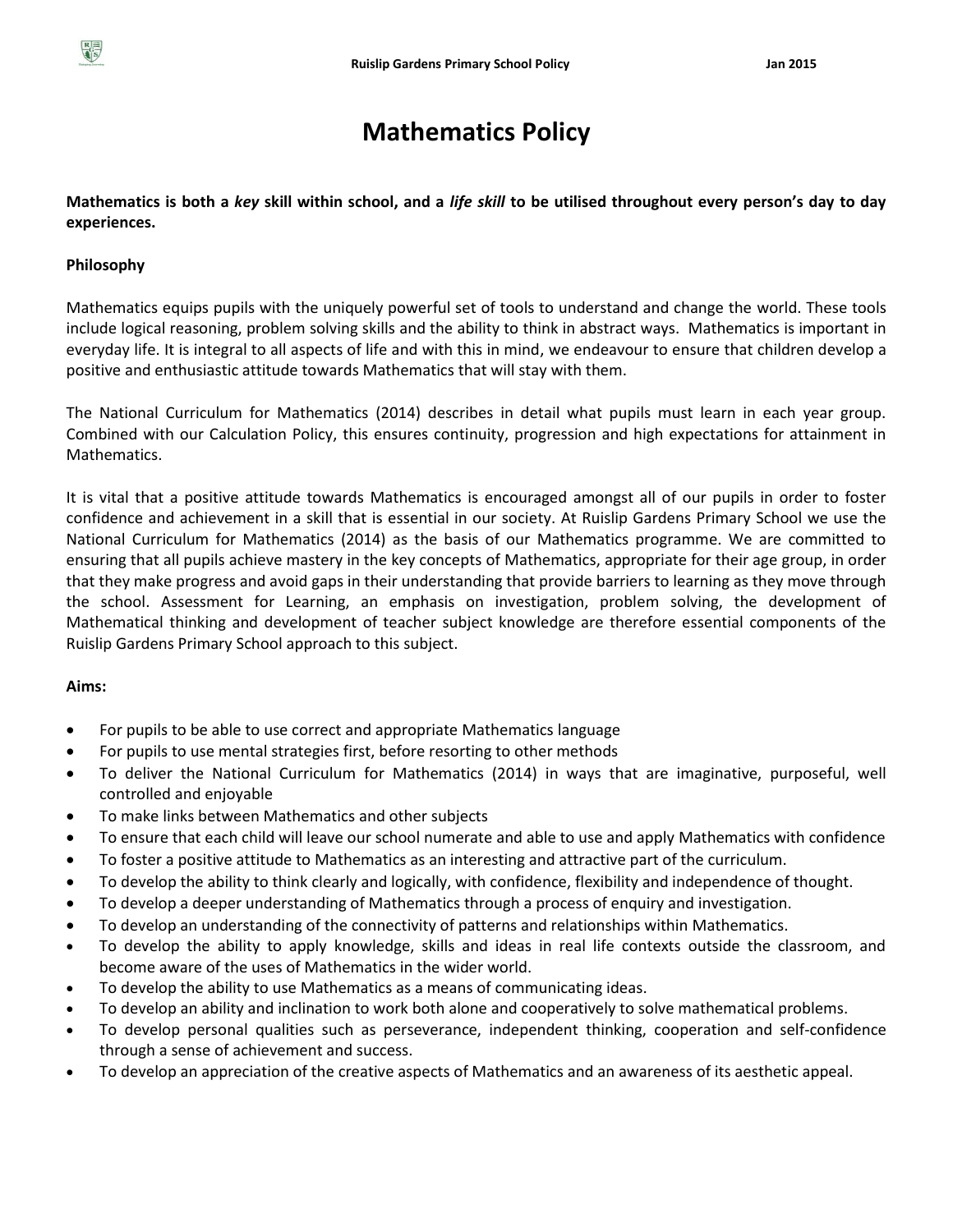

## **Principles of Teaching and Learning**

Through teaching with a problem solving approach, children will learn to understand, distill and clarify information; consider what they know that will help them to solve problems, realising what they need to know next; create systems and strategies, organising information in a way that helps find patterns and ultimately solutions and to communicate and present their findings effectively.

The school uses a variety of teaching and learning styles in Mathematics lessons during each lesson.

- In the EYFS, children are given the opportunity to develop their understanding of number, measurement, pattern and shape and space through a combination of short, formal teaching as well as a range of planned structured play situations, where there is plenty of scope for exploration.
- Children will become very competent 'counters' so that their fluency with the number system provides a foundation for mathematical understanding. Counting forwards and backwards in many different sized steps as well as from different starting and ending points is essential.
- Mathematics learning builds from a concrete understanding of concepts where children are manipulating objects. When children are able to see concepts this way, they then need to understand the same concepts represented pictorially. Children are then ready for abstract representation before being able to apply their knowledge to different situations.
- Children should be encouraged at all times to communicate their understanding of Mathematics so that it clarifies their thoughts.
- Children's mental Mathematics is of great importance, with number bonds, times tables facts and various strategies for calculation taught and practiced at school with support sought from parents through homework activities.
- A progression towards efficient written calculations should be developed and applied consistently in each year group. The school Calculation Policy should be followed.
- Individual targets should be used to monitor pupil progress.
- Though the nature of lessons will be very different depending on the needs of the class, children should be : active; practising skills they haven't yet mastered; learning something new OR learning to apply their knowledge to different contexts. They should be working at a good pace and being productive; sharing their thoughts and methods and being successful.

Our teachers strive to:

- build children's confidence and self esteem
- develop children's independence
- allow all children to experience regular success
- Contextualise Mathematics
- Use practical approaches to Mathematics (models and images)
- Encourage children to select independently resources to help them
- Challenge children of all abilities.
- Encourage children to enjoy Mathematics
- Develop a child's understanding of mathematical language
- Learn from teachers, peers and their own mistakes.
- Allow children to ask questions as well as answer them.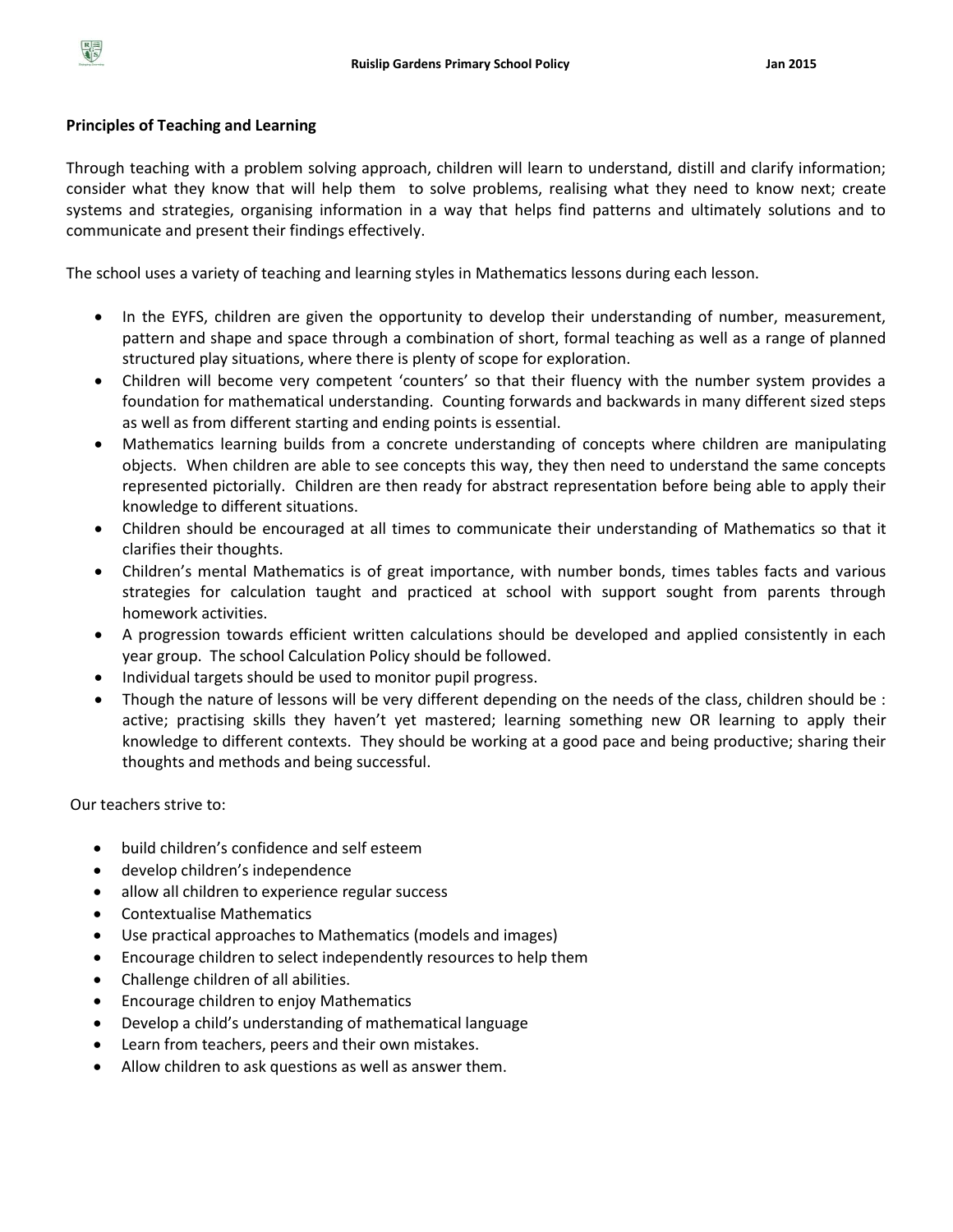

Our pupils should:

- have a well-developed sense of the size of a number and where it fits into the number system (place value)
- know by heart number facts such as number bonds, multiplication tables, doubles and halves
- use what they know by heart to figure out numbers mentally
- calculate accurately and efficiently, both mentally and in writing and paper
- drawing on a range of calculation strategies
- recognise when it is appropriate to use a calculator and be able to do so effectively
- make sense of number problems, including non-routine/'real' problems and identify the operations needed to solve them
- explain their methods and reasoning, using correct mathematical terms
- judge whether their answers are reasonable and have strategies for checking them where necessary
- suggest suitable units for measuring and make sensible estimates of measurements
- explain and make predictions from the numbers in graphs, diagrams, charts and tables
- develop spatial awareness and an understanding of the properties of 2D and 3D shapes

To provide adequate time for developing Mathematics, Mathematics is taught daily and discretely. However, application of skills are linked across the curriculum where appropriate.

### **Mathematics Curriculum Planning**

Mathematics is a core subject in the National Curriculum and we use the objectives from this to support planning and to assess children's progress. Teachers are supported with planning and differentiation from the Abacus Mathematics Scheme.

- Planning begins from a thorough understanding of children's needs gleaned through effective and rigorous assessment and tracking, combined with high expectations and ambition for all children to achieve.
- Medium term planning will outline the areas of Mathematics that will be taught during the term to ensure coverage of the National Curriculum.
- Within short term planning, demonstrating the progression needed to reach and exceed the objective. This will enable the class teacher to follow a clear and systematic teaching sequence, where input and activities are differentiated by considering which parts of the success criteria individual children are ready for.
- Where children are working significantly above or below the objective the majority of the class need to work towards objectives from higher or lower age-groups will need to be planned and taught.
- Planning, where possible, should involve real life contexts for Mathematics, where children are problem solving with a purpose in mind.
- There should be a whole class investigation planned at least once per fortnight to practice different elements of problem solving, including: finding all possibilities, logic problems, finding rules and describing patterns, diagram/visual problems and exploring different aspects of number. During these investigations, there should be a honing in on specific problem solving skills that are transferable to other contexts.
- Class teachers should regularly plan for opportunities for children to apply their Mathematics skills to different problems within Mathematics lessons and across the curriculum. This will also allow children to revisit, practice and consolidate different areas of Mathematics and apply them within different contexts.
- Daily Task work will be set up by the teacher during the soft-start period. Children will be able to revisit, practice and consolidate previously learnt areas of Mathematics.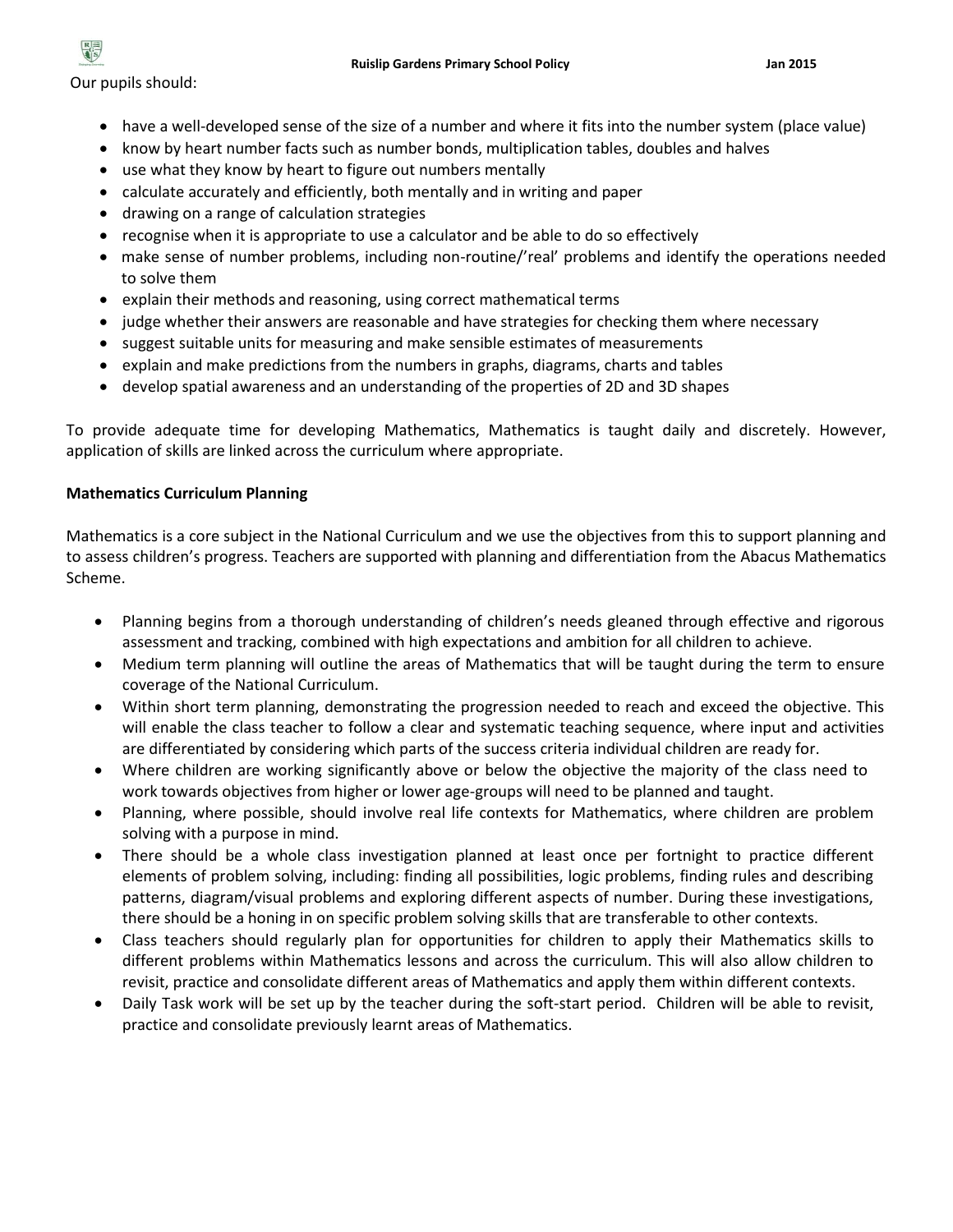

#### **Assessment**

Assessment is an integral and continuous part of the teaching and learning process at Ruislip Gardens Primary School and much of it is done informally as part of each teacher's day to day work. Teachers integrate the use of formative assessment strategies such as: effective questioning, clear learning objectives, the use of success criteria, effective feedback and response in their teaching and marking and observing children participating in activities. Findings from these types of assessment are used to inform future planning.

- Assessment for learning should occur throughout the entire Mathematics lesson, enabling teachers/teaching assistants to adapt their teaching/input to meet the children's needs. This feedback should be incisive and regular.
- On a daily basis children should self-asses against the learning objective giving them a sense of success. Children should know when they are meeting their targets and be self-assessing against those too.
- Pupil's work should be marked in line with the Marking Policy and should model how corrections should be made, giving children a chance to learn from their misconceptions or incorrect methods and respond to any next steps marking.
- Future lesson design should depend on class success evaluated through marking and observations made during the lesson.
- Summative assessments are made four times a year against year group KPIs to provide further understanding of the ability a child is working at and to inform a more rounded judgement of their abilities.
- Tracking is used in order that children who are not making good progress over time can be targeted for support in one form or another. What that support will be required and how intensive, depends upon the child's needs and it may be a simple strategy within whole class teaching that is needed. Where further support is deemed necessary, children can access interventions.
- Mathletics and other online resources will provide children with the motivation to practice children should be encouraged to use jottings to support their Mathematics.

All children in Key Stage 1 and Key Stage 2 will be assessed half termly using the assessment procedures in school. Children will be assessed against the key performance indicators for their year group. Teachers will give children a score out of three for each of these performance indicators.

- $\bullet$
- These numbers are used as follows:
- $\bullet$  1 The child has not achieved the key performance indicator.
- 2 The child is working at the level of the key performance indicator.
- 3 The child is working above the level of the key performance indicator.

Teachers will use the evidence gathered from class work, class observations and maths tests to make their judgement.

### **Early Years Foundation Stage (EYFS)**

Children in Nursery and Reception classes follow the requirements of the EYFS curriculum that specifies the Early Learning Goals. Their Mathematical development is honed through structured and independent activities based around number and shape, space and measures. The learning environment includes an outdoor area for Mathematics. We are committed to ensuring the confident development of number sense and put emphasis on mastery of key early concepts. Pupils explore the 'story' of numbers to twenty and beyond and the development of models and images for numbers as a solid foundation for further progress.